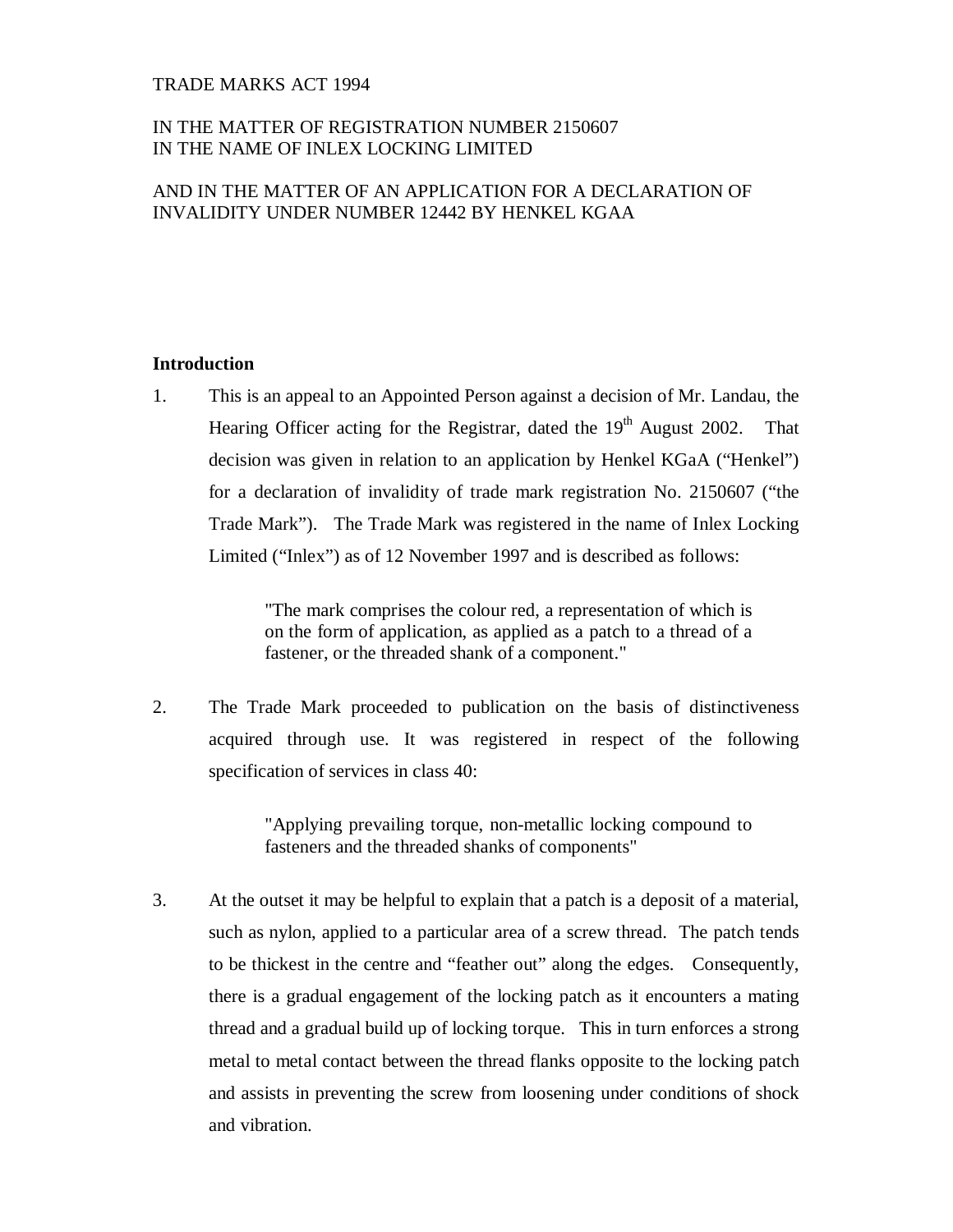4. Before the Hearing Officer, Henkel contended that the registration should be declared invalid under section 47(1) of the Trade Marks Act 1994 ("the Act") on a variety of grounds. The Hearing Officer rejected all of them, save for that raised under section  $3(1)(b)$  of the Act. He accepted that ground of objection, found that the Registered Mark was devoid of any distinctive character and directed that it be declared invalid and removed from the Register. It is against that decision that Inlex appeals. On the appeal Henkel has not sought to rely upon any of the other grounds of objection rejected by the Hearing Officer.

# **The ground for invalidity**

5. Section 47(1) of the Act states:

…

"The registration of a trade mark may be declared invalid on the ground that the trade mark was registered in breach of section 3 or any of the provisions referred to in that section (absolute grounds for refusal of registration).

Where the trade mark was registered in breach of subsection (1)(b), … of that section, it shall not be declared invalid if, in consequence of the use which has been made of it, it has after registration acquired a distinctive character in relation to the goods or services for which it is registered."

6. In the present case there is no suggestion that the Trade Mark acquired a distinctive character after the date of registration. Accordingly it is necessary to consider section 3 of the Act which provides, so far as material:

"3-(1) The following shall not be registered  $-$ 

(b) trade marks which are devoid of any distinctive character …

Provided that, a trade mark shall not be refused registration by virtue of paragraph (b) … above if, before the date of application for registration, it has in fact acquired a distinctive character as a result of the use made of it."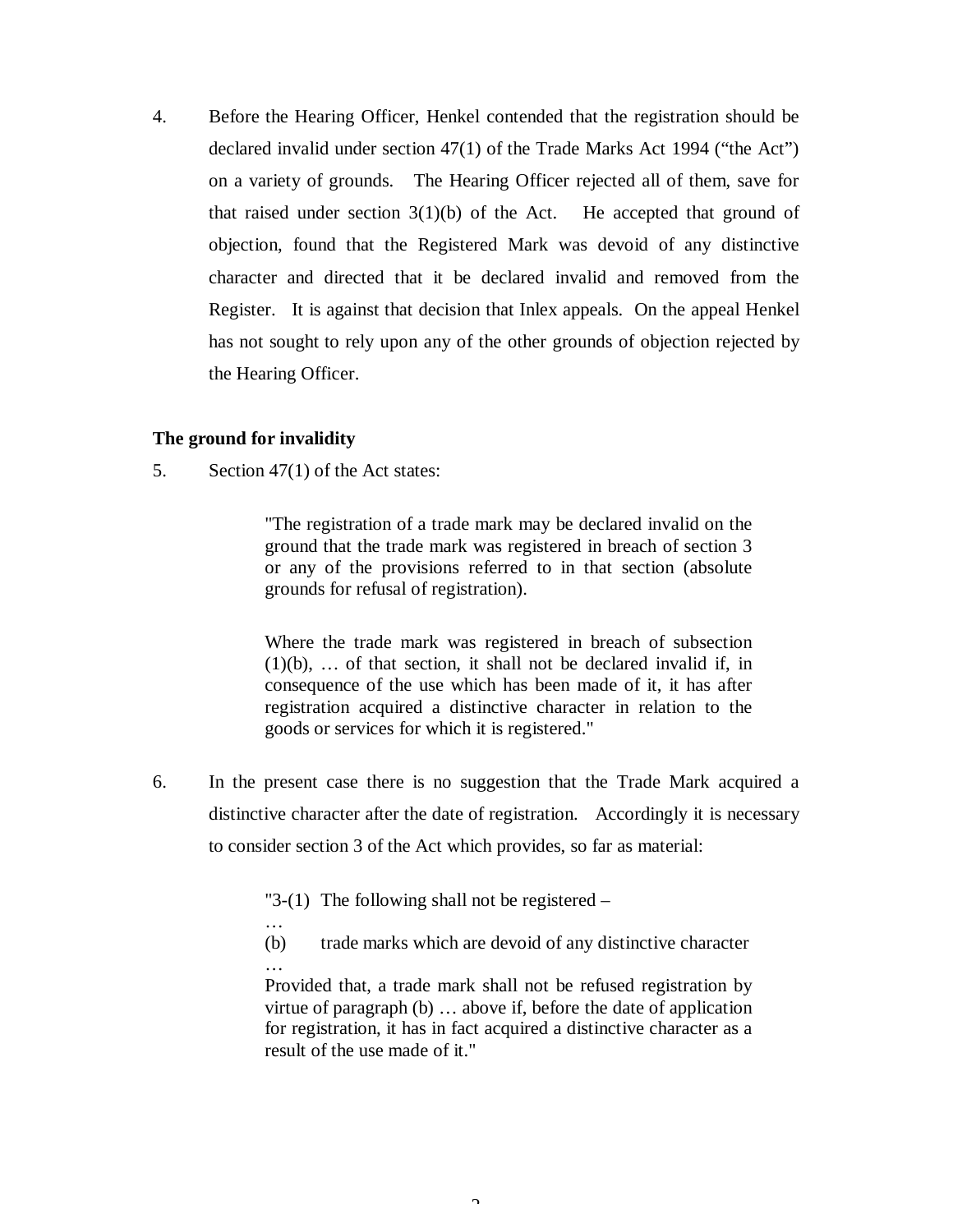7. On the  $6<sup>th</sup>$  May 2003, the European Court of Justice gave judgment in case C-104/01 *Libertel Groep BV v. Benelux-Merkenbureau* [2003] ETMR 63. The Court was concerned with an application to register the colour orange for various telecommunications goods and services. It ruled:

> "1. A colour *per se*, not spatially delimited, may, in respect of certain goods and services, have a distinctive character within the meaning of Art.3(1)(b) and Art.3 of First Council Directive 89/104/EEC of 21 December 1998 to approximate the laws of the Member States relating to trade marks, provided that, *inter alia*, it may be represented graphically in a way that is clear, precise, self-contained, equally accessible, intelligible, durable and objective. The latter condition cannot be satisfied merely by reproducing on paper the colour in question, but may be satisfied by designating that colour using an internationally recognised identification code.

> 2. In assessing the potential distinctiveness of a colour as a trade mark, regard must be had to the general interest in not unduly restricting the availability of colours for the other traders who offer for sale goods or services of the same type as those in respect of which registration is sought.

> 3. A colour *per se* may be found to possess distinctive character within the meaning of Art.3(1)(b) and Art.3 of Directive 89/104, provided that, as regards the perception of the relevant public, the mark is capable of identifying the product or services for which registration is sought as originating from a particular undertaking and distinguishing that product or service from those of other undertakings.

> 4. The fact that registration as a trade mark of a colour *per se* is sought for a large number of goods or services, or for a specific product or service or for a specific group of goods or services, is relevant, together with all the other circumstances of the particular case, to assessing both the distinctive character of the colour in respect of which registration is sought, and whether registration would run counter to the general interest in not unduly limiting the availability of colours for the other operators who offer for sale goods or services of the same type as those in respect of which registration is sought.

> 5. In assessing whether a trade mark has distinctive character within the meaning of  $Art.3(1)(b)$  and  $Art.3(3)$  of Directive 89/104, the competent authority for registering trade marks must carry out an examination by reference to the actual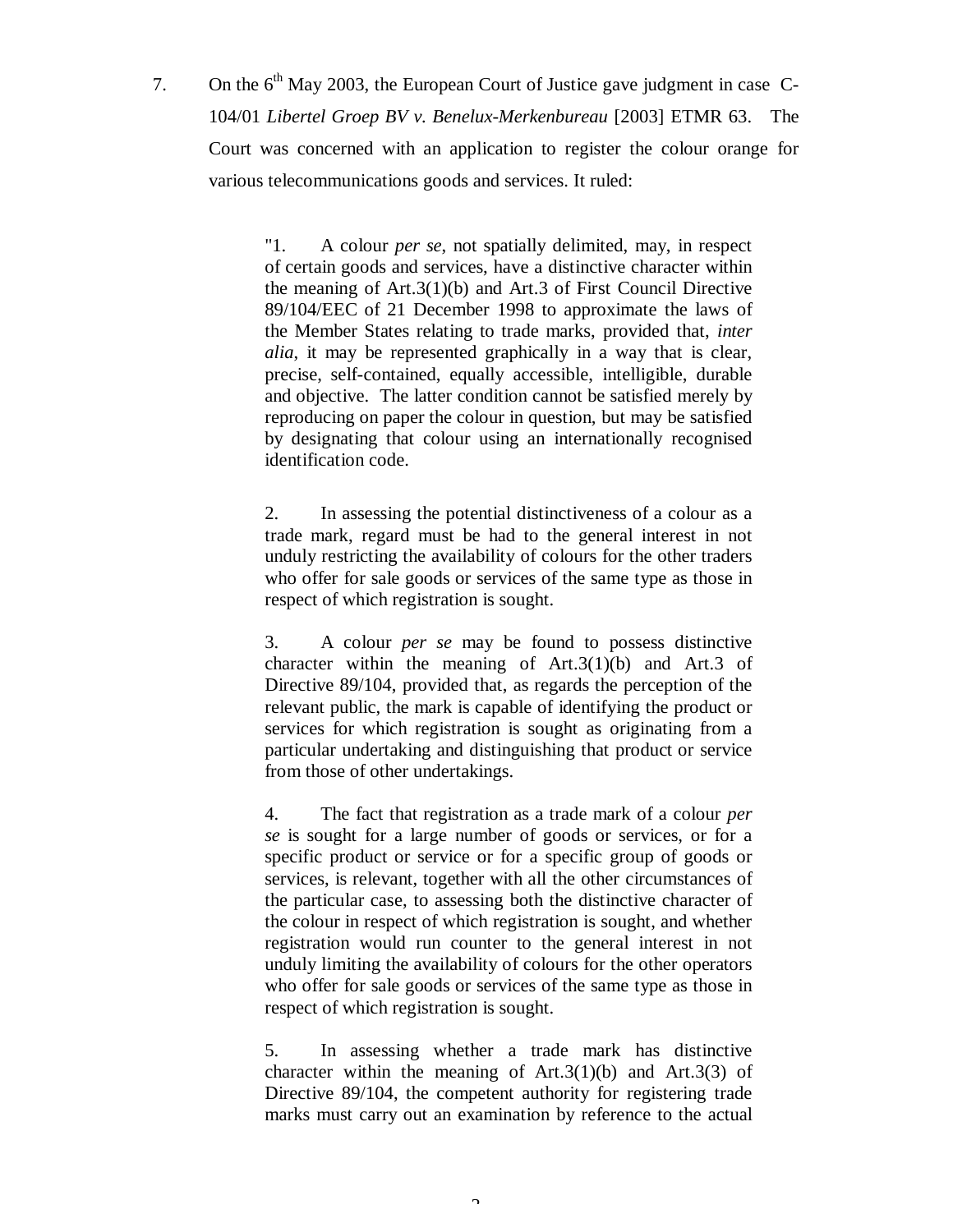situation, taking account of all the circumstances of the case and in particular any use which has been made of the mark."

8. The Court emphasised that it is now settled case law that the essential function of a trade mark is to guarantee the identity of the origin of the marked goods or services to the consumer or end user by enabling him to distinguish those goods or services from others which have another origin. A trade mark must distinguish the goods or services concerned as originating from a particular undertaking. In making an assessment of whether or not a particular mark fulfils this function, regard must be had both to the ordinary use of trade marks as a badge of origin in the sector concerned and the perception of the relevant public. In this regard the Court explained:

> "65. The perception of the relevant public is not necessarily the same in the case of a sign consisting of a colour *per se* as it is in the case of a word or figurative mark consisting of a sign that bears no relation to the appearance of the goods it denotes. While the public is accustomed to perceiving word or figurative marks instantly as signs identifying the commercial origin of the goods, the same is not necessarily true where the sign forms part of the look of the goods in respect of which registration of the sign is sought. Consumers are not in the habit of making assumptions about the origin of goods based on their colour or the colour of their packaging, in the absence of any graphic or word element, because as a rule a colour *per se* is not, in current commercial practice, used as a means of identification. A colour *per se* is not normally inherently capable of distinguishing the goods of a particular undertaking.

> 66. In the case of a colour *per se*, distinctiveness without any prior use is inconceivable save in exceptional circumstances, and particularly where the number of goods or services for which the mark is claimed is very restricted and the relevant market very specific."

9. The Court was concerned specifically with an application to register a colour *per se* as a trade mark. Nevertheless, I believe that the reasoning of the Court is relevant to the present case.

#### **The background**

10. In resisting the application Inlex relied upon the evidence of Mr Lucking of Forrester Ketley & Co, their trade mark agents. He exhibited three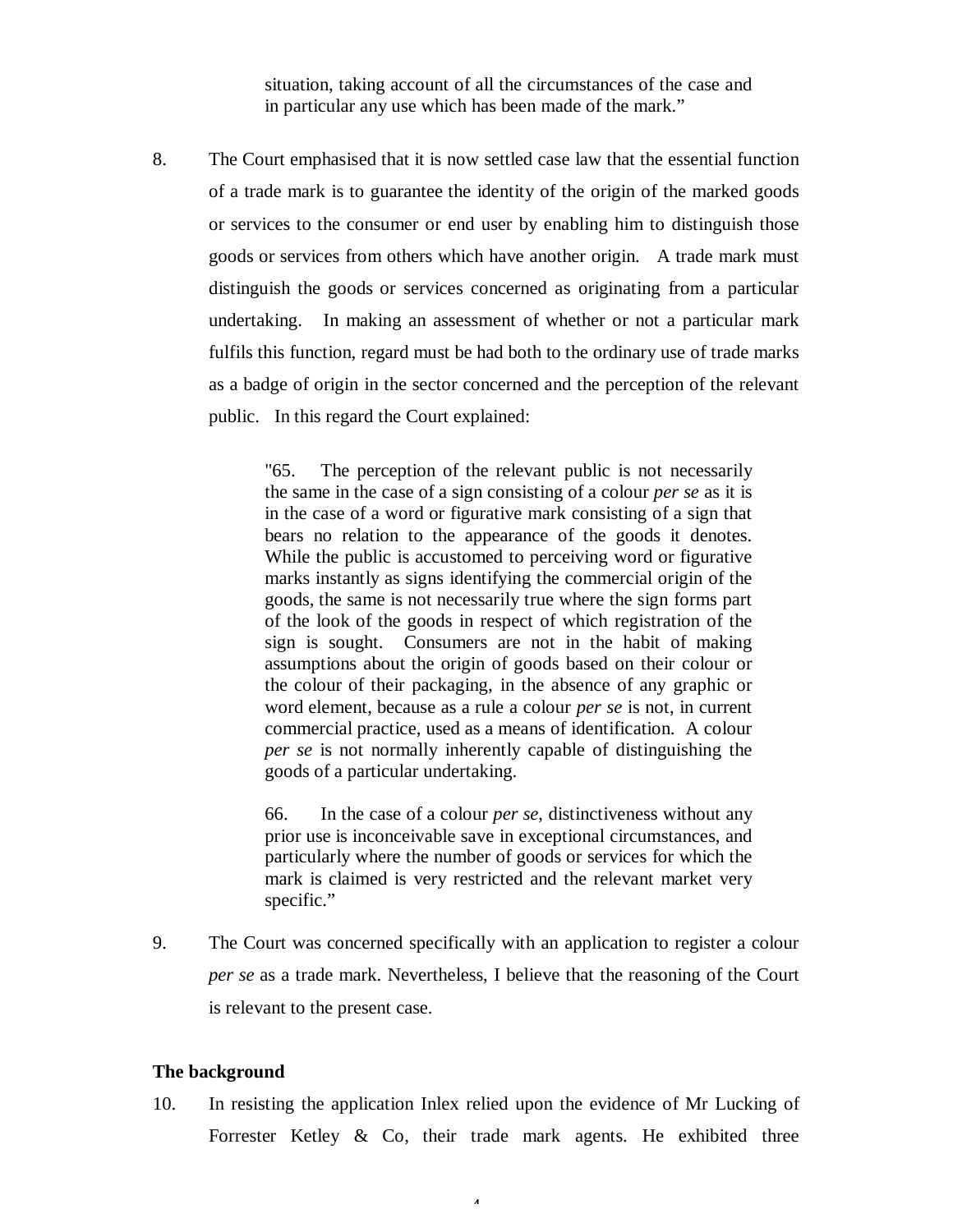declarations relied upon by Inlex in support of the original trade mark application: a declaration of Mr Bliss, the Group Sales Director of Inlex; a declaration of Mr Tuff, of European Industrial Services Limited ("EIS"), a company trading in fasteners; and a declaration of Mr McKendrick, Managing Director of GKS Automotive Limited ("GKS"), another company in the fastener industry.

- 11. Mr Bliss explained that Inlex came to use the colour red in the following way. In September 1970 GKN Bolts & Nuts Limited entered into a licence agreement with an American company called Amerace Esna Corporation to make and use certain patented patches in the United Kingdom. The licence also included the right to use the trade mark ESLOK in connection with the products and related service of providing them. The colour of the product was not specified, but apparently each licensee, of which there were several, chose a different colour. GKN Bolts & Nuts Limited chose the colour red, which they used from the outset in relation to patches applied under the ESLOK mark. In 1979 that business was transferred to another company in the GKN Group, GKN Ionic Plating Co. Ltd. This company subsequently underwent a management buy out and became known as Ionic Plating Company Limited. Subsequently the business and licence were assigned to Inlex. The colour red was used continuously by Inlex and its predecessors in business from 1970 to the date of the application.
- 12. It is apparent, however, that Inlex did not solely use the colour red. It used the colour red in relation to a particular product sold under the ESLOK mark made of nylon. It used a colour described as "purple red" in relation to a product sold under the ESLOK mark made of another material called "molybdenum nylon". It seems that it also used the colour green in relation to yet another locking system known as POLY-LOK, made of polyester.
- 13. A variety of colours was also used by other suppliers in relation to different systems. So, for example, a company called PSM International apparently used the colour blue in relation to a locking system called TUF-LOK utilising a nylon patch and a business called Alston Engineers used the colour yellow in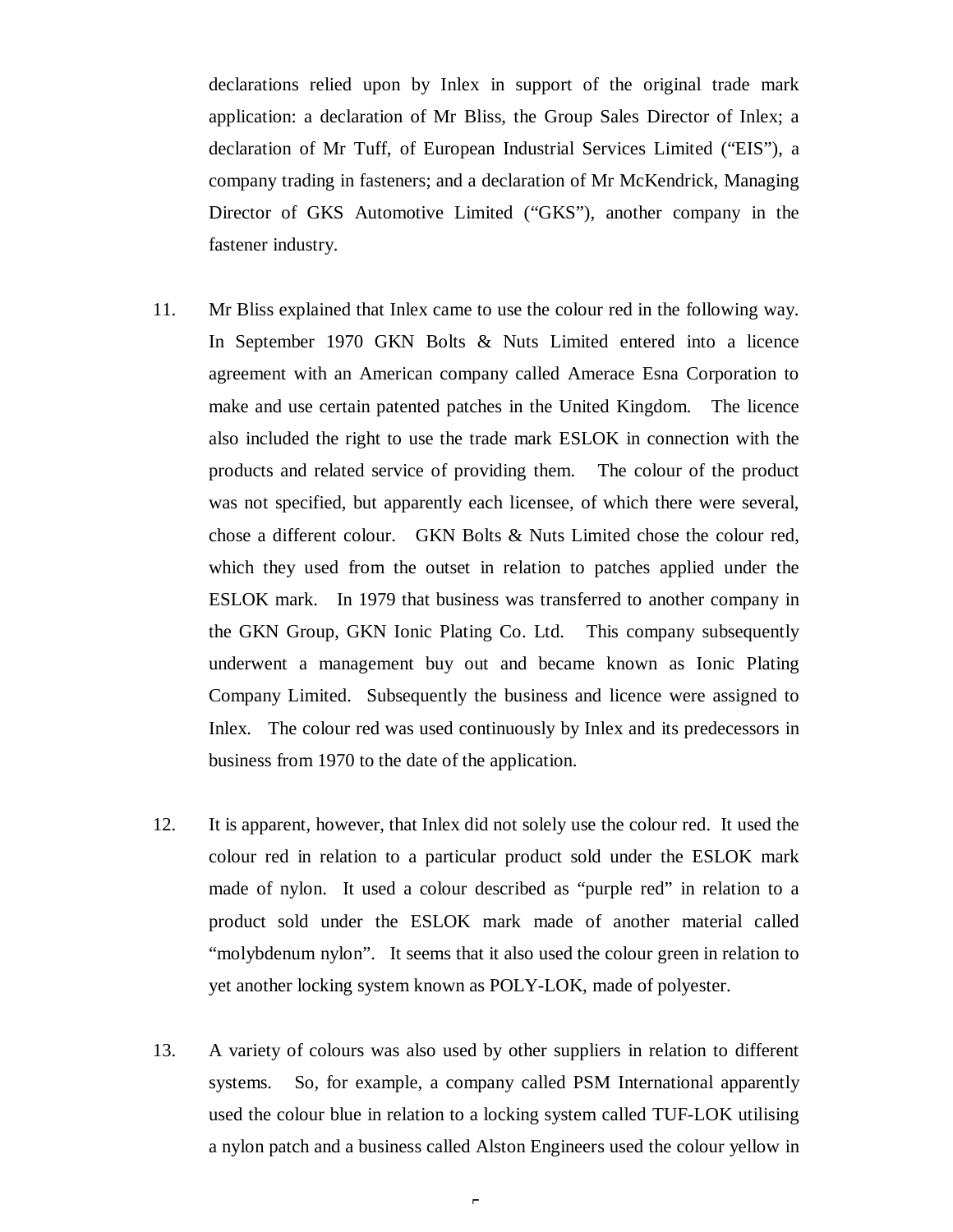relation to another nylon patching system known as ANU-LOK. A number of other products were sold under a variety of colours, as I elaborate further below.

### **The decision of the Hearing officer**

- 14. The Hearing Officer found that the Trade Mark was devoid of any distinctive character because, in the absence of use, it could not act as an indicator of origin. Accordingly he turned to consider the proviso and whether, before the date of the application, the Trade Mark had in fact acquired a distinctive character as a result of the use made of it.
- 15. The Hearing Officer reviewed all of the evidence before him and reached the conclusion that the Trade Mark had not acquired a distinctive character for essentially the following reasons:
	- (a) Inlex used different colours for different patches. This was likely to lead consumers to understand that the colour denoted the nature of the patch rather than an indication of Inlex as the business that had applied it.
	- (b) The use of bright colours was common in the trade. They were used so that the patches to which they were applied could readily be seen.
	- (c) There was no clear identification in the evidence that the red which was referred to in the promotional material used by Inlex was the same red as that the subject of the registration.
	- (d) At least one other enterprise used the colour red for exactly the same patches.
	- (e) The evidence linked the colour red with the trade mark ESLOK far more than with Inlex.

### **The appeal**

16. Each of the points relied upon by the Hearing Officer was criticised on behalf of Inlex. It was argued that he misunderstood the evidence and that his conclusions were erroneous. In addition I was referred to a number of cases including *Dualit Ltd's (Toaster Shape) Trade Mark Applications* [1999] RPC 890 and Case R 122/1998-3, *Light Green*, a decision of the OHIM Third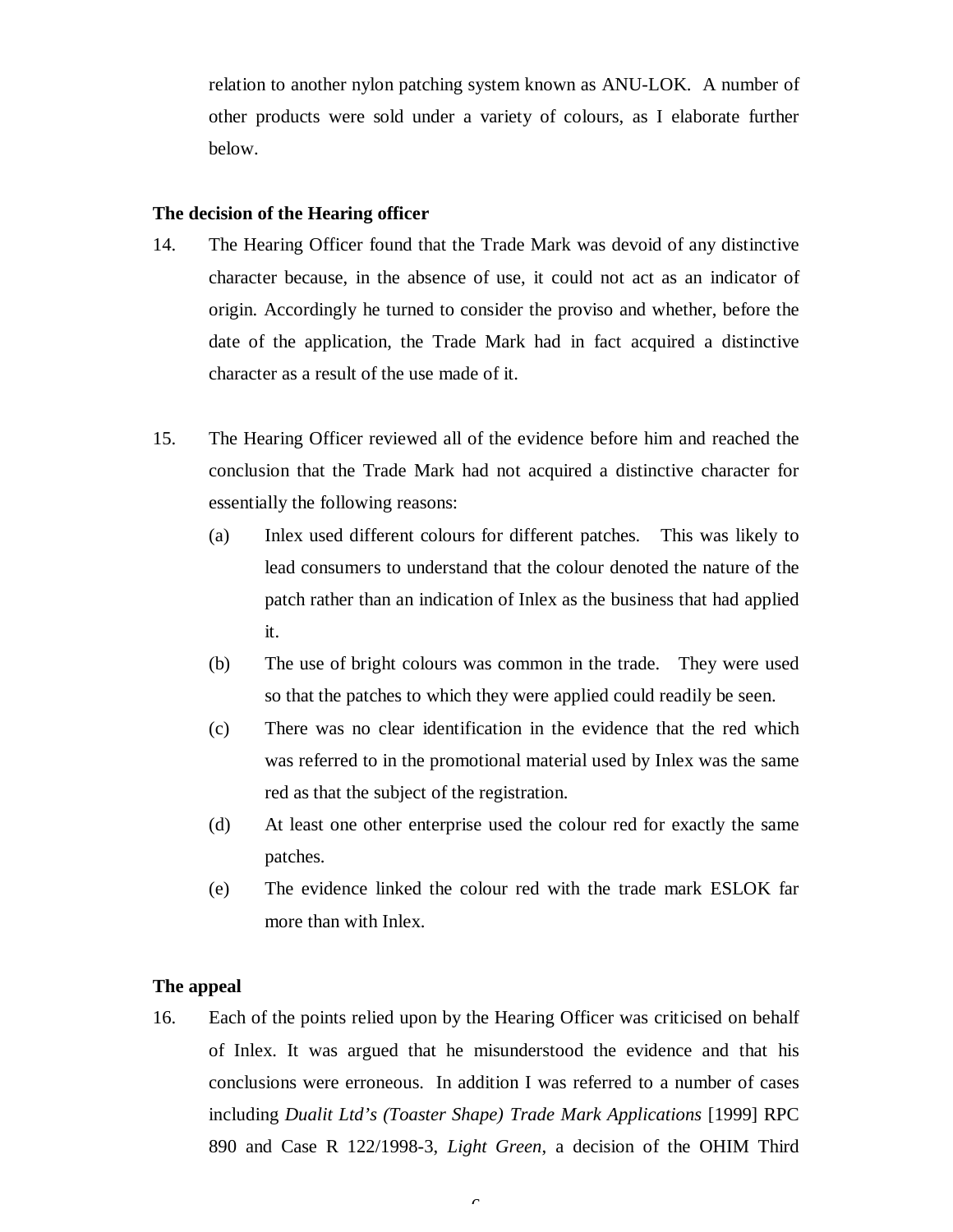Board of Appeal, dated  $18<sup>th</sup>$  December 1998. To my mind these authorities do not provide any further assistance in the context of the present case beyond that afforded by the decision of the Court of Justice in *Libertel.* They establish that the tribunal must make an overall assessment of the evidence that the mark has come to identify the product or services concerned as originating from a particular undertaking. That assessment must be made in the light of all the circumstances of the particular case.

- 17. I turn then to consider the criticisms made of the findings of the Hearing Officer. I believe that a number of those criticisms are justified. First, there is, I believe, clear evidence that Ionic used in their promotional materials the red colour which is the subject of the registration. Mr. Bliss annexed various promotional leaflets to his original declaration as exhibit AAB1. A number of those make use of the colour red to promote the nylon ESLOK products. The shade of red used in those brochures is, to my eye, indistinguishable from that the subject of the registration. Accordingly I am unable to agree with point  $(c)$ of the Hearing Officer's reasoning.
- 18. Secondly, I believe the Hearing Officer fell into error in concluding, at point (d), that at least one other enterprise used the colour red for exactly the same product. It seems clear that the Hearing Officer here had in mind a leaflet entitled IONIC which was referred to by a Mr Dodwell on behalf of Henkel. This leaflet formed part of his exhibit AD6 which consisted of extracts from the file history of the application for the Trade Mark. It was not, however, part of the evidence exhibited by Mr. Lucking on behalf of Inlex. As to this, the Hearing Officer said, in paragraph 15 of his decision:

"IONIC is an enterprise that applies patches to fasteners, very much as Inlex does. It even applies the same product ESLOK which Inlex does and applies it in the same colour – red. In this leaflet the following is stated:

"As the fastener is screwed into the mating part, the red **Eslok®** nylon patch …. "

The leaflet also states that there is easy identification by colour for inspection purposes."

- 19. Later, in paragraph 59 of his decision, the Hearing Officer said:
	- $\mathbf{r}$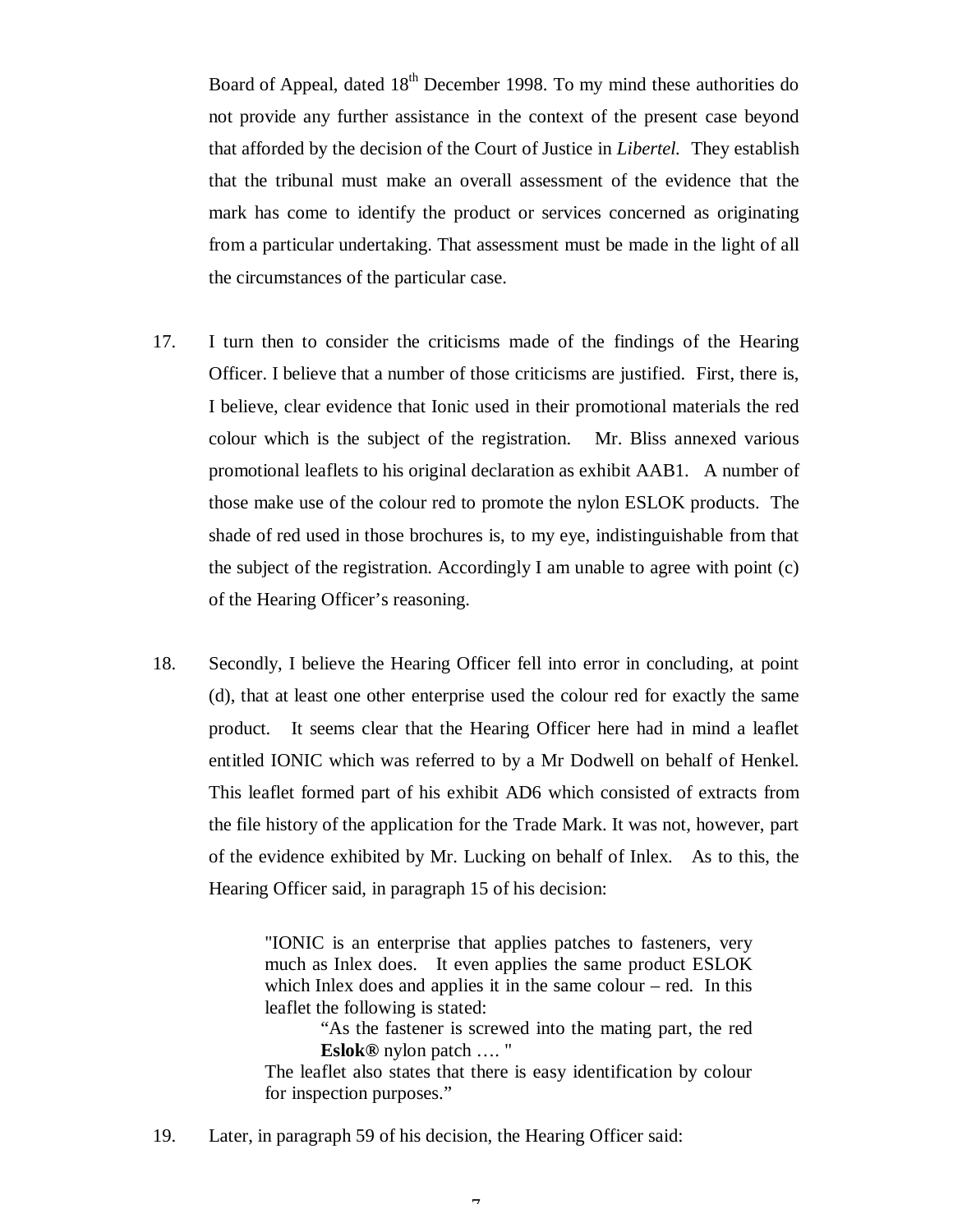"One of the most interesting documents in relation to the issues before me is the IONIC leaflet. No doubt as a result of an oversight or error Inlex did not reproduce this leaflet when the evidence of Mr. Lucking was adduced into these proceedings. IONIC apply the same product, ESLOK, using the same colour red. If at least one other licensee is applying the same product using the same colour what does this say about the ability, simply through the colour, to identify the processor? It is also to be noted that the IONIC exhibit seems to contradict the statement of Mr. Bliss that each undertaking licensed to use the ESLOK trade mark chose a different colour. This exhibit, which it is to be remembered was originally that of Inlex, also contradicts the claim in the counterstatement that no one else uses the colour red in relation to the relevant service. It shows that another undertaking uses the colour red in relation to exactly the same service applying exactly the same product."

- 20. In making these observations the Hearing Officer has apparently taken no account of the evidence given by Mr. Bliss as to the history of the Inlex business which I have summarised above. I believe it is tolerably clear from that evidence that the Ionic business was not a separate one to that of Inlex. On the contrary, Inlex acquired the Ionic business from Ionic Plating Co. Ltd. which in turn had acquired it from the founder, GKN Bolts & Nuts Limited. Accordingly I believe the Hearing Officer fell into error in concluding that at least one other licensee was using the same colour red in relation to the same patches.
- 21. In the light of the fact that these matters evidently formed an important part of the reasoning of the Hearing Officer, I have reviewed all of the evidence before him. Having done so, I believe the Hearing Officer ultimately came to the right conclusion for all the following reasons.
- 22. First, I agree with the Hearing Officer that the sign in issue is, absent use, devoid of any distinctive character. I do not think it is the sort of sign which can do the job of distinguishing without first educating the public that it is a trade mark. Although not a colour *per se*, it does comprise the colour red applied to the whole of a patch. It thus forms part of the look of the goods and would not naturally be taken as a means of identification of the source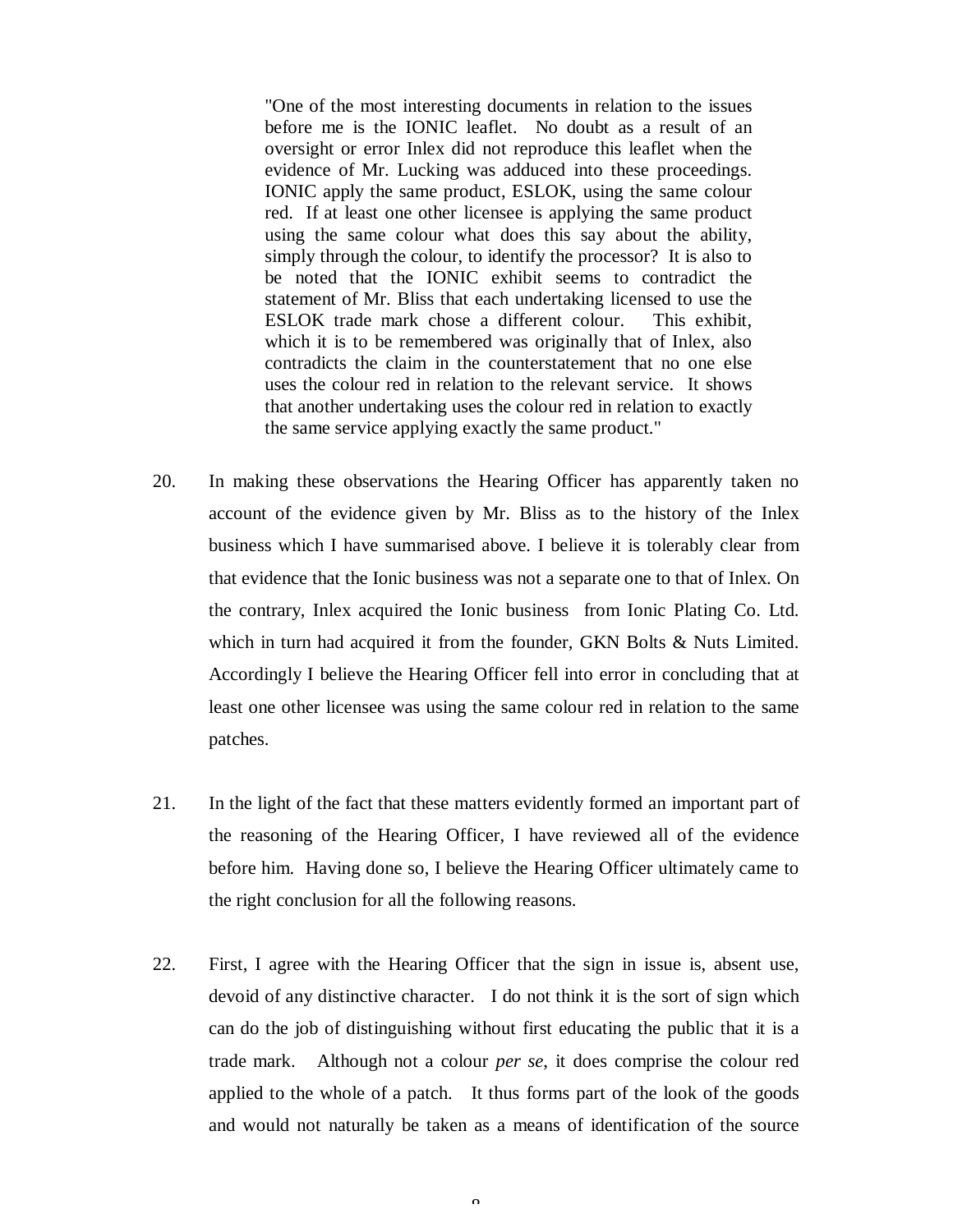which has applied such a patch. I must therefore go on to make an assessment of the evidence that, by the date of the application, the sign had come to distinguish the services of Inlex from those of other undertakings. In making this assessment, I believe, in the light of *Libertel*, that regard must be had to the general interest in not unduly restricting the availability of colours for other traders who offer for sale services of the same type as those the subject of the Trade Mark.

- 23. Secondly, I believe that much of the evidence of the use of the colour red indicates that insofar as it was recognised by the date of the application, it denoted that a particular sort of patch, a nylon prevailing torque patch, had been applied. The evidence does not, to my mind, establish that the colour denoted that a particular business, namely that of Inlex, was responsible for applying it. In this respect I am in agreement with points (a) and (e) relied upon by the Hearing Officer.
- 24. Mr. Bliss of Inlex explained in paragraph 6 of his statutory declaration that "the red ESLOK patch has become well known in the industry and is often referred to by its colour." His exhibit 1 comprised a variety of promotional materials which emphasised that the colour red denoted the ESLOK patch comprising a "carefully calculated deposit of red nylon, applied to a dimensionally controlled area of screw threads, to provide a permanent locking and sealing device" and a "red nylon locking patch". Considered as a whole I do not believe that these materials establish that the colour red denoted the business responsible for applying the patch. On the contrary, I believe these materials are suggestive that red denoted that the patch was a nylon torque patch. Similarly his exhibit 3 comprised a Rover Engineering Standard issued in 1993. This refers to three approved systems, first ESLOK made of nylon, applied by Inlex and coloured red; secondly POLY-LOK made of polyester, supplied by Inlex and coloured green and finally TUF-LOK, made of nylon supplied by PSM and coloured blue. Again, I believe that this is consistent with the colour denoting the system and its material type rather than the business which had applied it.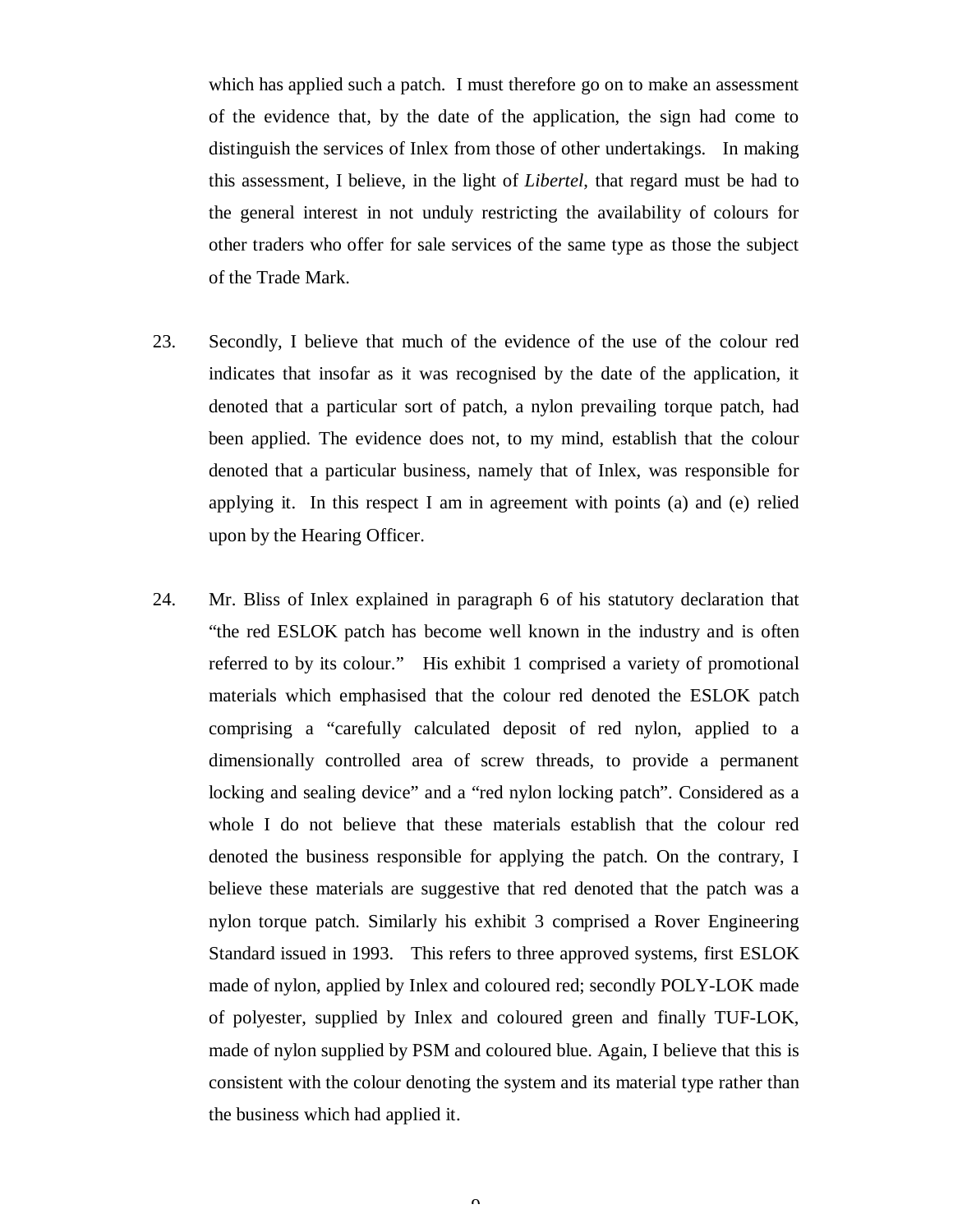- 25. Mr Tuff of EIS gave evidence on behalf of Inlex which points, in my judgment, to the same conclusions. Mr. Tuff explained that his company imported and sold fasteners which were often supplied with a patch applied to the threads. That work was subcontracted by EIS. Mr. Tuff further explained that his suppliers all used different colours to identify them as the patch applicator and that "in general our customers know who has applied a particular colour patch to our products, by the colour of the patch". But in support of this evidence, he exhibited a promotional leaflet containing a chart comparing the properties of various patches. The chart indicates that the colour red denoted a 180°C ESLOK patch made of nylon, the colour "purple red" a 360°C ESLOK patch made of molybdenum nylon, the colour green a STRIPSERT patch made of nylon 66, the colour blue a STRIPSERT patch made of fluorocarbon, the colour copper a STRIPSERT patch made of copper and the colours black and green a T-SERT patch made of nylon. I believe that this chart suggests that the different colours denoted different kinds of patch. Similarly the other promotional materials which he annexed suggest that other kinds of patch had yet other colours: the ANU-LOK patch was made of nylon 11 and coloured yellow and the TUF-LOK patch was coloured blue.
- 26. Mr. McKendrick, the Managing Director of GKS, explained that GKS was another business involved in the fastener industry. He indicated that the colouring of patches was important because it facilitated the identification of the patching company. He also explained that "the two most common patches in use, which are readily recognisable are the red "Eslok" patches supplied by Inlex and the blue "Tufloc" patches supplied by Tufloc". I accept that the colour red in relation to a patch indicated to this particular customer that the patch had been applied by Inlex but this evidence does not, in my view, establish that the same applied to the industry as a whole.
- 27. Thirdly, I believe there is some force in the further aspect of point (a) relied upon by the Hearing Officer, namely that Inlex used different colours for different patches. It is apparent from the various exhibits annexed to evidence before the Hearing Officer that Inlex supplied a variety of different patches in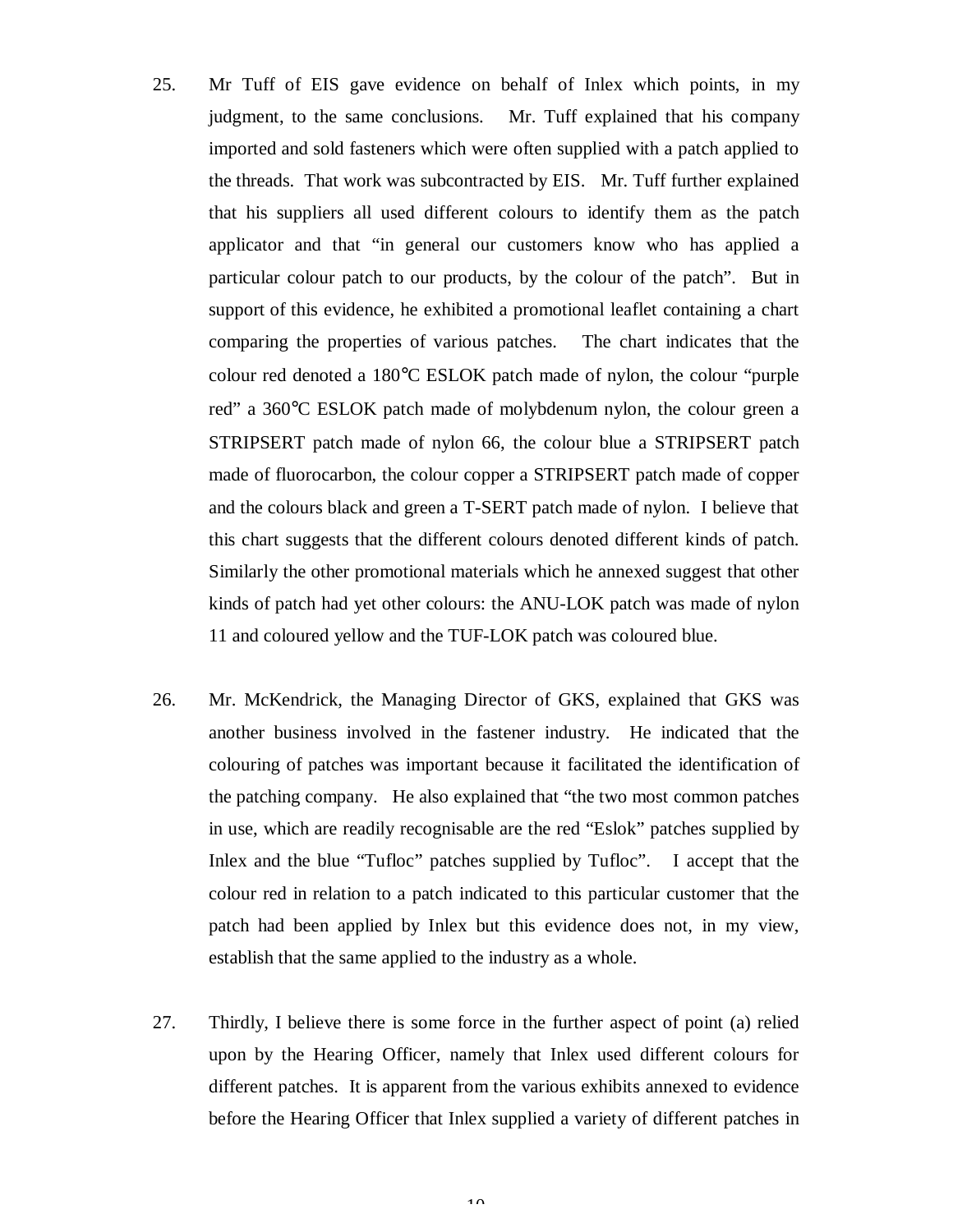different colours. So, for example, they supplied ESLOK patches in red and purple red, depending upon the nature of the material from which the patch was made. They also supplied a POLY-LOK patch in green. It seems that they, or at least their predecessors Ionic, supplied still more patches in a variety of colours. This is apparent from the IONIC brochure to which I have referred earlier. This identified the IONIC DRI LOC system as being coloured purple or green and the DRI SEAL system as being light blue. To my mind all of this again is strongly suggestive that the colour denoted the nature of the patch rather than the undertaking which had applied it.

- 28. For all of these reasons I have come to the conclusion that the Hearing Officer was right to decide on the evidence before him that the Trade Mark had not in fact acquired a character which made it distinctive of Inlex as a result of the use made of it. The use of bright colours is clearly common to this trade and the evidence as a whole suggests that those colours are used to denote the nature of the patches applied.
- 29. There is a further matter which also leads to the same conclusion, albeit I have not felt it necessary to rely upon it. In *Libertel*, the Court of Justice determined in relation to an application for registration of a colour *per se* that it may have a distinctive character within the meaning of Article 3(1)(b) of the Directive provided that, *inter alia,* it may be represented graphically in a way that is clear, precise, self-contained, equally accessible, intelligible, durable and objective. This condition cannot be satisfied merely by reproducing on paper the colour in question but may be satisfied by designating that colour using an internationally recognised identification code.
- 30. As the judgment makes clear, it was concerned only with marks consisting of a colour alone. The reasoning behind the ruling was that the reproduction of a colour on paper may deteriorate with time. It seems to me that the reasoning is equally applicable to the present circumstances where the mark consists of the colour red, as shown on the form of application, applied to the whole of a patch. Accordingly, and had it been necessary, I would have concluded that

11